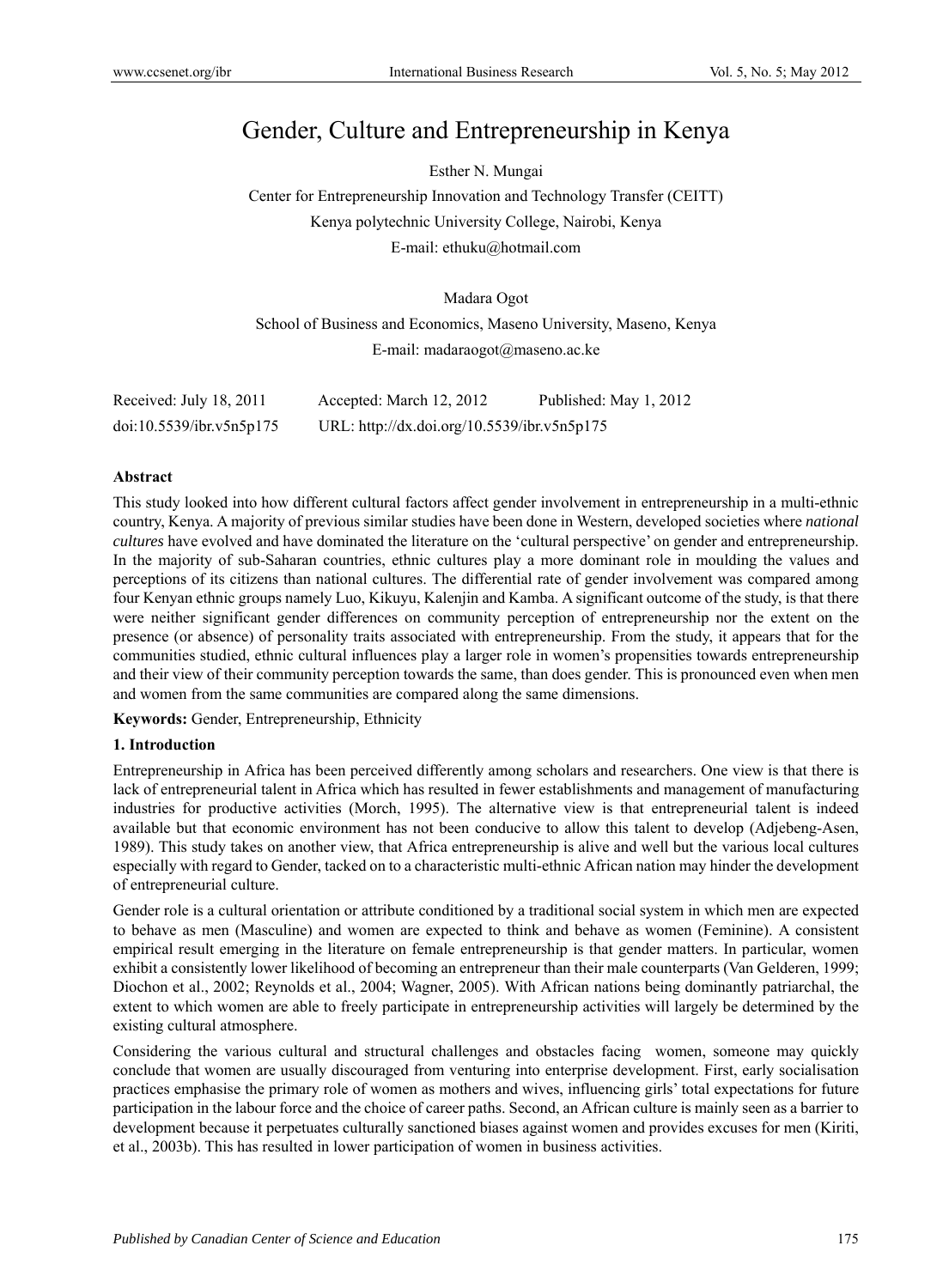The current study limits its scope to cultural factors and how these cultural factors differently affect gender involvement in entrepreneurship. Culture in this sense is defined as a set of shared values, beliefs and expected behaviours (Hofstede, 1980). For the purpose of this study, the concept of ethnicity and gender will be explored as proxies of culture, wherein different ethnic groupings are assumed to practice distinct cultures and varying gender roles. One striking feature in the literature is the entrepreneurial activity variations among cultures and gender. Of interest in this study is whether entrepreneurial activities vary among gender across the ethnic cultures, and whether the cross cultural ethnic differences are apparent between genders within the separate cultures among Kenya's ethnic groups. The differential rate of gender involvement will be compared among four Kenyan ethnic groups namely the Luo, Kikuyu, Kalenjin and Kamba. An earlier study indicated significant differences in the manifestation of entrepreneurial traits among the mentioned ethnic groups (Mungai & Ogot, 2010). However, gender disparities were not considered, which is the focus of this study.

#### **2. Motivation and Literature Review**

Traditionally, cultural ideas on gender often mean that men are seen and see themselves as more instrumental and committed to business activities and career than women (Alvesson, 2002). Thus, men were and still are privileged in terms of social position, career, income and authority. Most cultures, particularly in Africa are of masculine nature, with masculine notions, stereotypes, values, beliefs and assumptions. The argument that cultures should be gender-neutral has been advanced severally. One of the main concepts emphasized in line with this argument is "creating equal opportunities," which involves the elimination of structural and cultural barriers and biases that inhibits women participation in business activities and advancement at workplace (Podony & Baron, 1997; Burt, 1992; Ibarra, 1992; Morrison, et al., 1987).

Existing research in this field have only covered "gender equality" at the work place. They failed to conduct extensive and in-depth investigation on societies with a pattern of shared values, beliefs and traits which are ideally associated with culture. Further, much of the evidence on gender-related entrepreneurial activity comes from studies based in United States and European countries; the generalizability of these findings in an African setting is questionable. This is considered an important research gap in the current study. To fill this gap, the study suggests a cultural dimension to gender differences within and across ethnic groups, and proposes to empirically test the impacts of such differences on entrepreneurial behavior as perceived by members of those ethnic communities within an African context, Kenya.

In addition, the study seeks to further our understanding of the connections between gender, ethnicity and entrepreneurship in a number of ways. First, it disentangles the effects of ethnic cultures on either gender from the manifestation of entrepreneurial traits (also culturally determined) as perceived by members of those ethnic communities. Second, it delves deeper into the concept of female ethnicity and explores if there exists differences in gender involvement in entrepreneurship activities among the different ethnicities. Analysis of the two variables will be based on perceptions by members of those particular communities. This approach is necessary to enable analysis that will distinguish the cultural constraints that women face in entrepreneurship in Kenya.

Few studies have looked at cultural impact on gender involvement in entrepreneurship. Themes within studies that have "gender as a variable" include money (Alsos et al., 2006; Orser et al., 2006), management issues such as attitudes towards growth (Wiklund et al., 2003), expectancy of entrepreneurial performance (Gatewood et al., 2002), networks (Greve & Salaff, 2003), the issue of homemakers (Singh & Lucas, 2005), participation of women in the labour force (Noorderhaven et al., 2004); childcare (Williams, 2004), amongst others.

Much less attention has been paid to the gender characteristics of the members of the different ethnic communities who exist within cultural settings that clearly define specific roles that ought to be played by each gender and, in particular, the extent to which the involvement of women in entrepreneurial activities is either acceptable or unacceptable. This is of particular importance given that over 80% of the Kenyan population, as in the majority of sub-Saharan African countries, lives in the rural areas that by and large can be classified as ethnic enclaves. As a result the majority of citizens' attitudes, tendencies and behaviour are influenced more by culture within their communities, than by a national culture as would be the case in American or European countries where national cultures dominate.

It therefore raises some interesting research questions: (1) what role does ethnic culture plays in influencing gender involvement in entrepreneurship? (2) To what extent does ethnic culture influence gender differences in personality traits associated with entrepreneurship? These are the questions that this study seeks to answer.

#### *2.1 Relationship between Gender, Ethnicity and Entreprenuership*

Results from the GEM 2007 study indicate that over the previous decade, women had a lower average score on the total entrepreneurial activity (TEA) index as compared to men, world over. (Allen, Elam, Langowitz & Dean, 2007). Earlier studies indicate that women are more vulnerable because tradition usually gives them less decision-making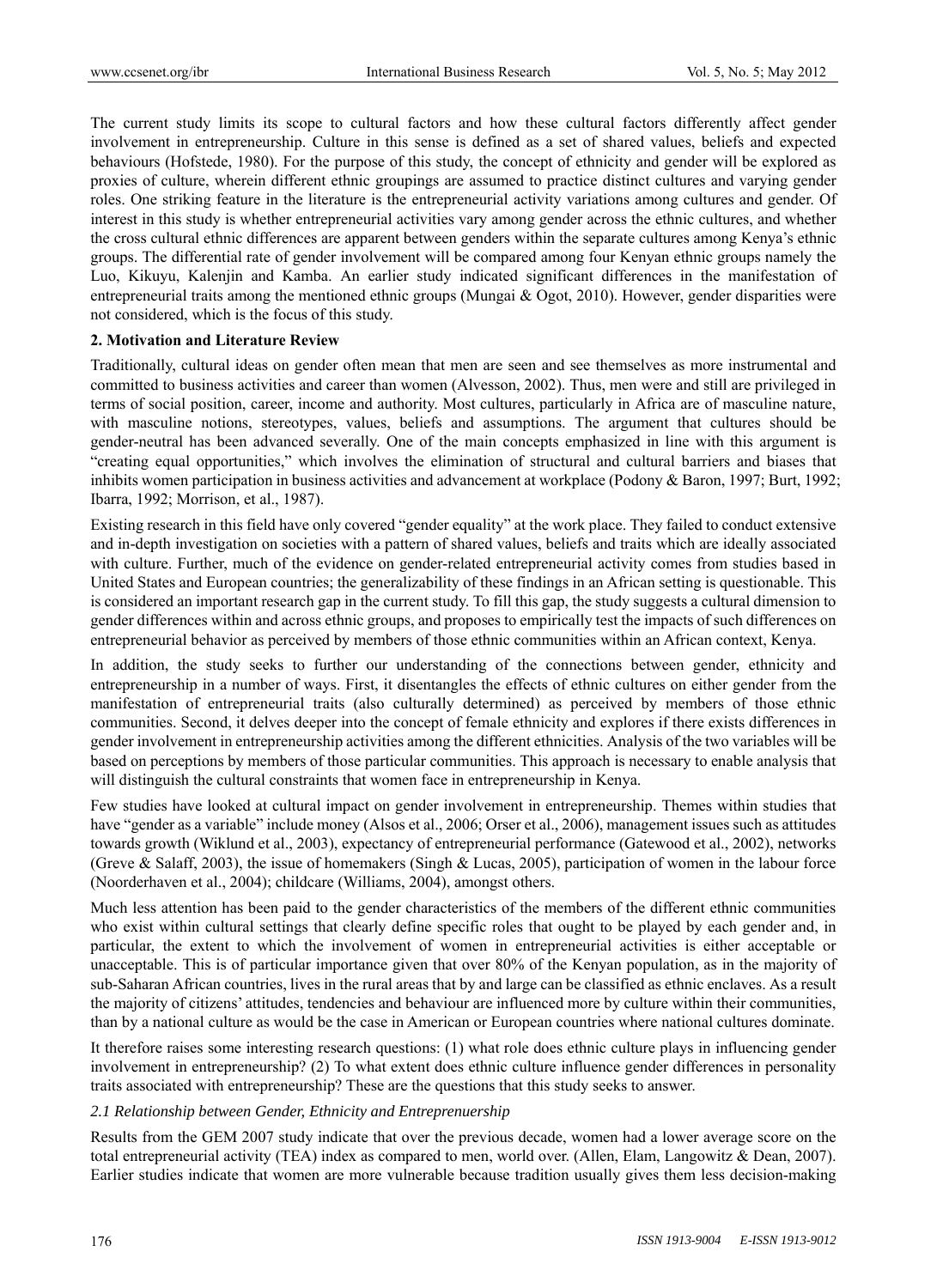power over assets than men, while at the same time their opportunities to engage in remunerated activities, and therefore to acquire their own assets, are more limited (World Bank, 1995, 1996; Blackden & Bhanu 1998; Greer & Thorbecke, 1986a, 1986b; Collier & Lal, 1980; Republic of Kenya, 1991, 1998). In a different study, Kiriti, et al. (2003a) found that in patriarchal societies, such as Kenya, customary conventions play a major role in determining the socio-economic status and inolvement for women in entreprenueral activities.

While Africa continues to strongly uphold patriarchal values, this impacts heavily on women's ability to build businesses in many contexts. Cultural/ethnic values can play a critical role in determining who gets into entrepreneurship and what functional role each plays in this activity. Holuquist and Sundin (1987) suggest that women and men operate in two separate worlds with quite different value systems. Evidence also shows that distinct ethnic groups assume their own behavioral expectations, with some communities emphasizing purely domestic chores for women (passivity in entrepreneurial activities), and others financial independence for both genders. Still for others, the path to entrepreneurship is reflective of women's frustrations encountered at the domestic front.

Cultural pressures and expectations to maintain sexual piety, as well a 'sound moral reputation' are brought to bear on women. These pressures impinge significantly on the economic factors that women face (Lessinger, 1990). Such pressures constrain women's mobility, limit whom they talk to, and conduct business with, and structure their relationship to the market. For example, a study by Chitsike (2000) in Zimbabwe among the Shona, found that some women view making large amounts of money as a dirty pursuit, full of all kinds of evil ("she wants to make money like a prostitute"). Women are traditionally brought up to associate making money with immorality. Thus any entrepreneurial venture pioneered by a woman is frowned upon. There is therefore need to overcome cultural barriers that specifically face women who would otherwise want to engage in venture creation (ILO, 1997) especially in Africa.

# *2.2 Psychological Traits and Entrepreneurial Orientation*

Undoubtedly, there exists a link between psychological traits and entrepreneurship (Lumpkin & Dess, 1996). People with a certain set of psychological traits may have a tendency to exhibit a certain degree of entrepreneurship. Prior research studies have identified achievement need, tolerance for ambiguity, risk taking and locus of control as correlates of being or desiring to be an entrepreneur (Ahmed, 1985; Begley & Boyd, 1987; Bonnett & Furnham, 1991). The current study will limit itself to investigation of only two of these traits: risk taking and locus of control. The two traits are also considered as some of the less disputed traits in regard to entrepreneurial behavior. A summary discussion of the two traits is covered in the section that follows.

*Risk taking* refers to the willingness to commit significant resources to some uncertain opportunities (Miller, 1983; Limpkin & Dess, 1996; Baker & Sinkula, 2009). A high risk taking propensity is often attributed to entrepreneurs. Although some of the empirical findings are contradictory, the overall evidence is that entrepreneurs are risk takers. The topic of risk (i.e. chance of failure) has remained current in more recent academic literature on entrepreneurship. Kihlstrom and Laffont (1979) emphasize that individuals differ in 'risk aversion'. In their model, "more risk averse individuals become workers while the less risk averse become entrepreneurs." Uncertainty is particularly relevant for start-up entrepreneurs because they cannot know the full range of possible outcomes (Bhide, 1994).

Locus of control represents an individual's perceptions about the rewards and punishments in his/her life (Pervin & John, 1980). While individuals with an internal locus of control believe that they are able to control life's events, individuals with an external locus of control believe that life's events are the result of external factors, such as chance, luck or fate. Rotter (1966) hypothesized that those with an internal locus of control would more likely strive for achievement compared with those with an external locus of control. Brockhaus and Horwitz (1986), suggested further that locus of control could distinguish entrepreneurs who are successful from those who are unsuccessful. Generally, it is believed that entrepreneurs prefer to take and hold unmistakable command instead of leaving things to external factors (Mitton, 1989). Empirical findings that internal locus of control is an entrepreneurial characteristic has been reported in the literature (see, for example, Koh et al. (1992) and Robinson et al. (1991)).

## **3. Study Methodology and Results**

The study sought to answer the previously stated two research questions by posing the following four hypotheses:

H1: There is a significant difference in the relationship between ethnic culture and gender involvement in entrepreneurship.

H2: There is a significant difference in the presence of personality traits associated with entrepreneurship across gender within the ethnic groups.

H3: There is a significant difference between men and women's perception of entrepreneurship of their ethnic communities.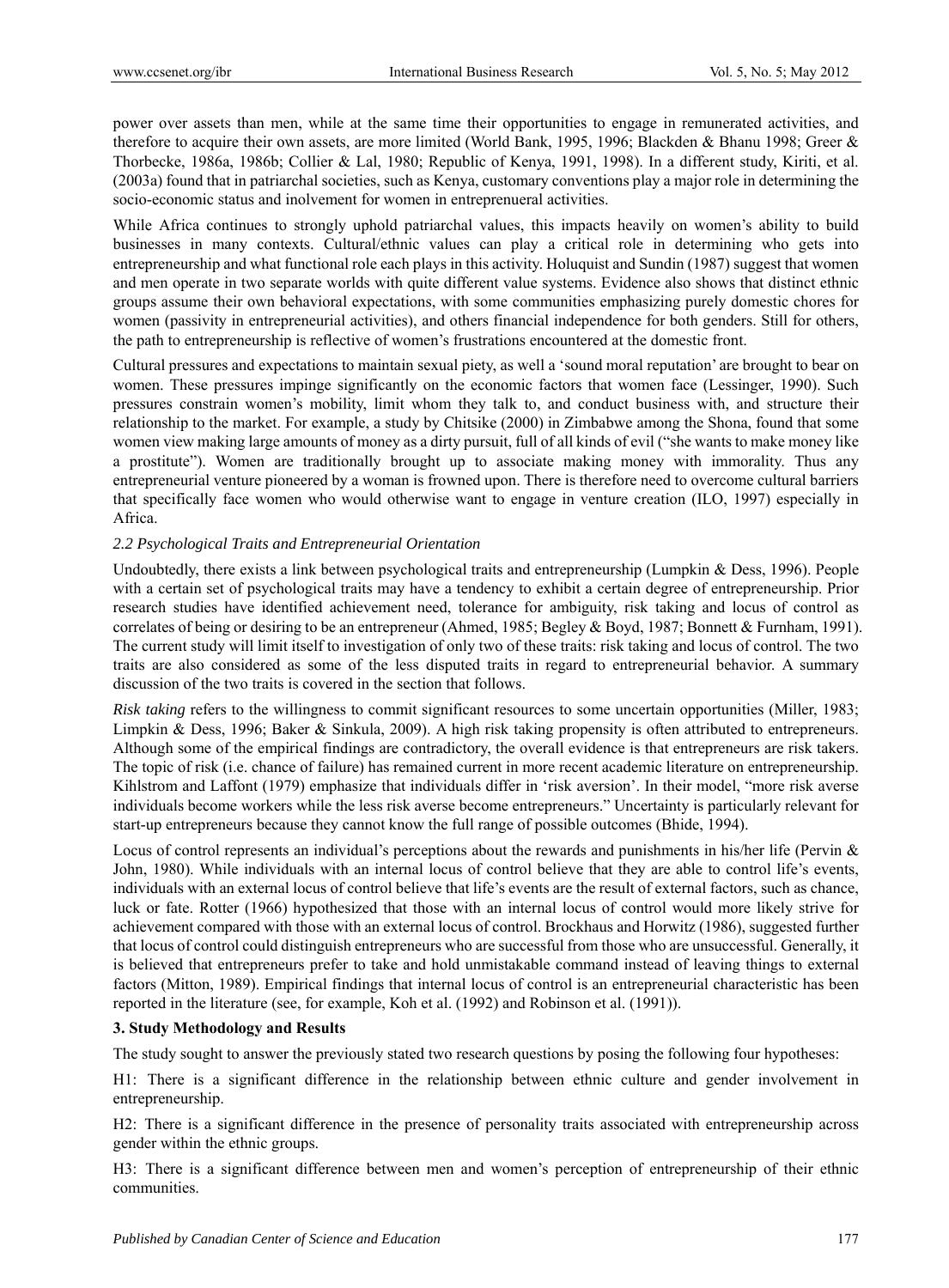H4: There is a significant difference among women of different ethnic communities on their perception of entrepreneurship of their communities.

A structured questionnaire, adopted from Hofstede (1984), was developed to indirectly determine the level of two major personality traits associated with entrepreneurship (*Risk taking* and *Locus of Control*), as well as determine the participants perception of entrepreneurship. The selection of the items from Hofstede's tool was based on its applicability to an institutional setting, such as an ethnic community. The four Kenyan communities selected were the Kikuyu, Kamba, Luo and Kalenjin.

All questions were based on 5-point Likert scales facilitating ready quantification of the outcomes.

To measure the level of *Risk Aversion,* respondents were asked:

- 1. Would you take the risk of investing your money where the outcome is unknown? (R2)
- 2. Do you always need to know that it has been done before you are willing to try it? (R2, I)
- 3. Most people can be trusted. (R4)
- 4. In choosing an ideal job security of employment is of. (R1, I)
- 5. In your personal life, how important is personal steadiness and stability? (R1)

The codes in brackets at the end of each questions indicates the rating scale used as described in Table 1. An aggregate score of 1 indicates a low level of risk aversion, with a score of 5 being high.

To measure the level of *Locus of Control* respondents were asked:

- 1. One can easily run a successful enterprise. (R4)
- 2. When people have failed in life, it is often their own fault. (R4)
- 3. Do you often feel, 'That is just the way things are and there is nothing I can do about it.' (R2, I)
- 4. When things go right and are terrific for you, do you think, 'I was lucky'? (R2, I)

An aggregate score of 1 indicates a high locus of control, with a score of 5, low. Finally, to measure the perception of entrepreneurship within the communities respondents were asked:

- 1. How would you describe the general reaction of your community to entrepreneurial behaviour? (R5)
- 2. How are successful business people generally viewed by your community? (R6)
- 3. How do you perceive your community's orientation to entrepreneurship? (R7)

An aggregate score of 1 indicates a high positive perception of the community on entrepreneurship, with a score of 5, a low perception.

A survey of 120 participants was carried out using a stratified sampling technique to ensure inclusion of equal male and female participants in all the four ethnic groups. Multi-stratification was done on the basis of gender and ethnicity. Thirty respondents were drawn from each ethnic stratum using simple random sampling, within which an equal number of male and female respondents were sought.

# *3.1 General Results*

Table 2 provides the overall descriptive statistics and correlations between the three measures teased out from the questionnaires. Within the table, the scales are from 1 - 5, with 1 showing the highest level (presence) of the particular measure. Table 3 breaks down the descriptive statistics according to gender. Table 4, further stratifies the descriptive statistics according to Gender and Ethnicity.

## *3.2 Test of Hypotheses*

## 3.2.1 Hypothesis 1

Hypothesis 1 posited that there is a significant difference in the presence of personality traits associated with entrepreneurship between men and women in Kenya. Responses were first compared between men and women from the total sample along the two dimensions of risk and locus of control. Z-tests were performed to test the hypotheses that *There is a significant difference in the presence of personality traits associated with entrepreneurship between men and women in Kenya.* Results from the z-tests are presented in Table 5 and 6. From the results, both hypotheses are rejected, showing that for the total sample, there is no significant difference between men and women*.* 

Further investigations using t-tests were carried out to determine if there are any significant differences between men and women within their ethnic communities for the two personality traits. Due to unequal sample sizes and unequal variances, the *Welch-Satterwaite Equations* was used to calculate the degrees of freedom. Results from the t-tests are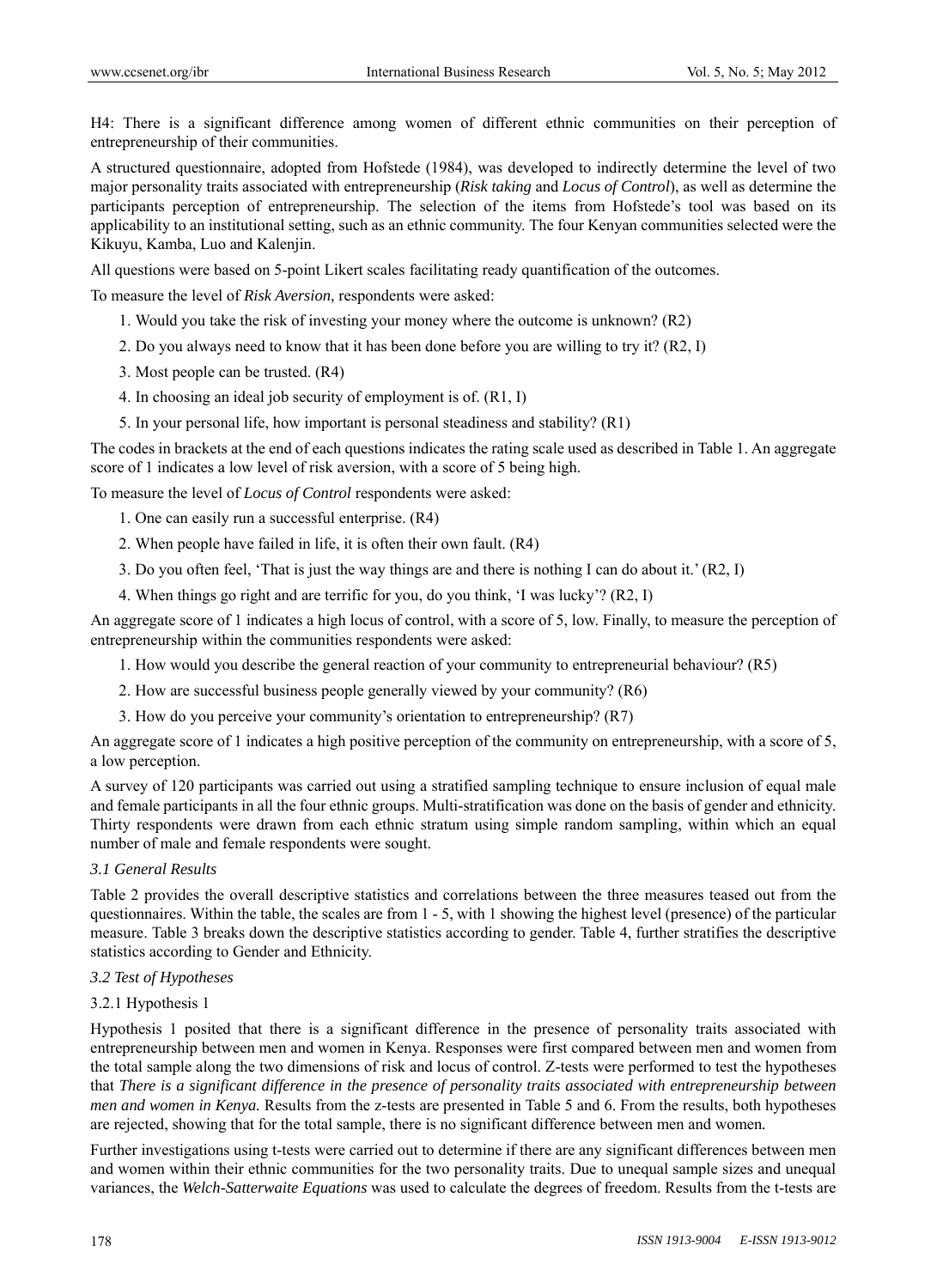shown in Table 7. From the table and at 95% confidence, the difference between men and women within each ethnic group were not found to be significant. Globally or within ethnic communities, Hypothesis 1 is not supported.

# 3.2.2 Hypothesis 2

Hypothesis 2 posited that there is significant difference between women of different ethnic communities in the manifestation of entrepreneurship personality traits. Scheffe's F-tests were used to compare all pairs of ethnic communities along the two personality dimensions. Scheffe comparison test is considered to be conservative, and well suited to unequal sample sizes and variances. It is also relatively insensitive to departures from normality and homogeneity of variances (Des & Davis, 1984). Results from the *Scheffe* tests are shown in Tables 8 and 9. At 95% confidence level, along the risk dimension, the Kikuyu women were significantly different from women in all the other communities. Along the locus dimension, only the Kikuyu and Kamba showed any significant differences. Hypotheses 2 is therefore partially supported. Of significance is that cultural norms appear to play a larger role in the extent of the presence of the personality traits then gender.

## 3.2.3 Hypothesis 3

Hypothesis 3 posited that there is a significant difference between men and and women's perception of entrepreneurship of their ethnic communities. To test the hypotheses z-tests were performed on the global sample with results presented in Table 7. From the results, there is no significant difference at the 95% confidence level. Investigations were also performed to ascertain if there were significant differences on community perception of entrepreneurship between men and women within their own ethnic communities. Results from the t-tests are shown in Table 7. At 95% confidence level, the difference between men and women within each ethnic community were found not to be significant. On a global view or within ethnic communities hypothesis 3 is *not supported.* 

# 3.2.4 Hypothesis 4

Finally, Hypothesis 4 posited that there is significant difference between women of different ethnic communities in their perception of entrepreneurship in their communities. Results of Scheffe tests are shown in Table 11. At 95% confidence level, there are significant difference between the Kikuyu and all other communities. Other comparisons were not significant. Hypothesis 4 is therefore partially supported. Again of significance is that cultural norms appear to play a larger role in the extent of the community perception of entrepreneurship then gender.

## **4. Conclusions**

Significant studies have been done looking into the role of gender in promoting or hindering entrepreneurial activities. A majority of the studies have been done in Western, developed societies where national cultures have evolved and have dominated the literature on the 'cultural perspective' on gender and entrepreneurship. In the majority of sub-Saharan countries, ethnic cultures play a more dominant role in moulding the values and perceptions of its citizens than national cultures. This study sought to look at gender and ethnic cultural influences on perceptions of entrepreneurship among four ethnic communities in Kenya.

A significant outcome of the study, is that there were no significant gender differences on community perception of entrepreneurship nor the extent on the presence (or absence) of personality traits associated with entrepreneurship. However on both risk taking and community perception dimensions, there were significant differences between Kikuyu women and women from other communities. From the study, it appears, therefore that for the communities studied, ethnic cultural influences play a larger role in women's propensities towards entrepreneurship and their view of their community perception towards the same than does gender. This is pronounced even when men and women from the same communities are compared along the same dimensions.

Finally, this work represents a preliminary effort into this rich area of study. The study was limited in that only four ethnic communities were selected, with a small sample size within each community, and from each gender. Further, all respondents were drawn from Nairobi, thereby negating some of the ethnic enclave effects. In addition, only the two dominant traits: *risk aversion* and *locus of control* were investigated. Despite these limitations, however, this study suggests that for the participating ethnic groups (Kikuyu, Kamba, Kalenjin and Luo), cultural norms appear to almost equally hinder or promote perceptions on entrepreneurship for women and men. This differs from the study done in Zimbabwe where ethnic cultural influences created large gaps in entrepreneurship perceptions between men and women (Chanock, 1985).

# **References**

Blumberg, R. L. (1989). Makingt he case for the genderv ariable: Women and the wealth and well-being of nations. In *Technical Reports in Gender and Development*. Washington DC: USAID-WID.

Boris, E., & Prugl, E. (1996). *Homeworkers in global perspective*. London: Routledge.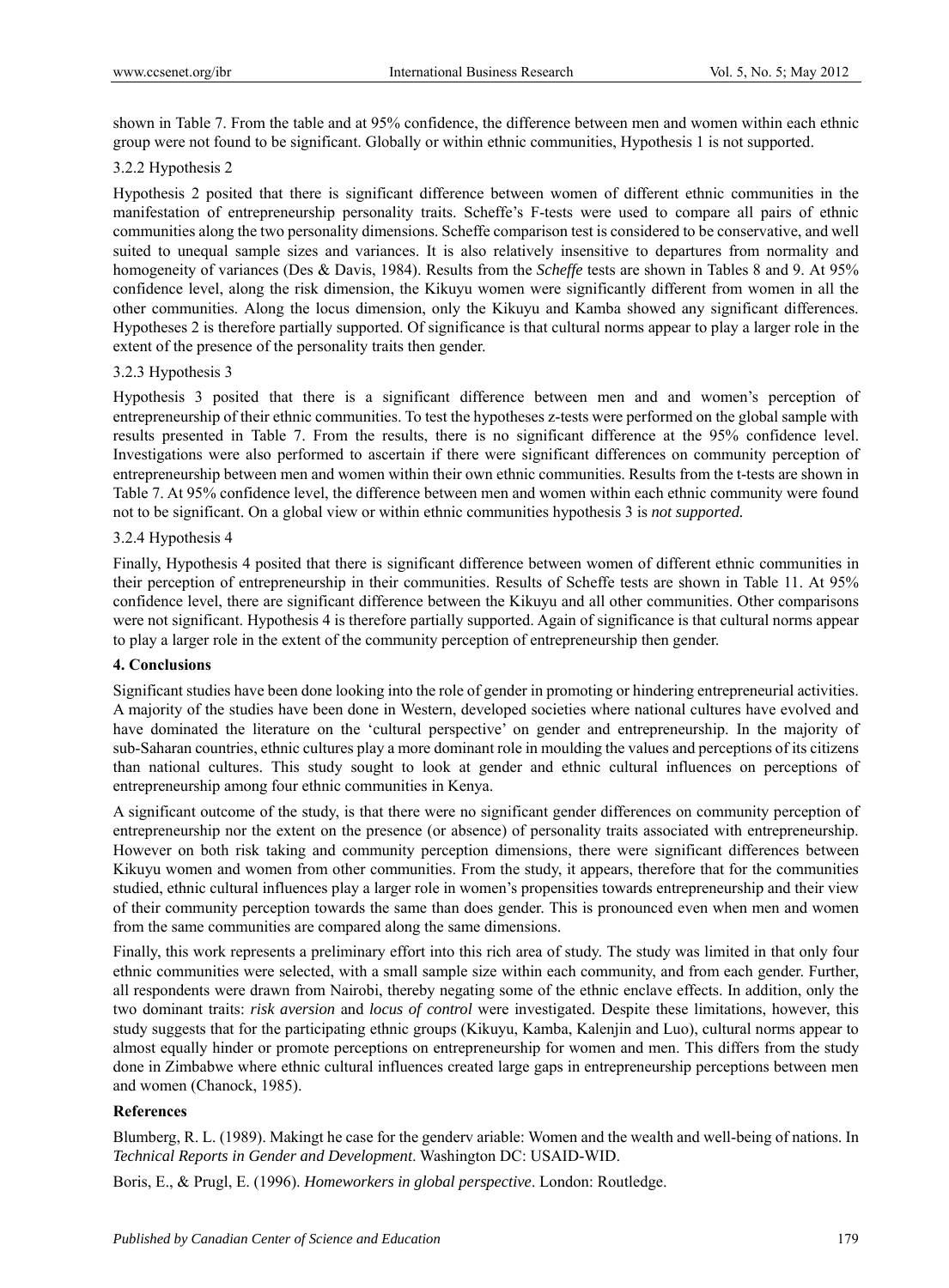Boserup, E. (1970). *Woman's role in economic development*. London: Earthscan.

Carr, M., Chen, M., & Jhabvala, R. (1996). *Speaking out: Women's economic empowerment in South Asia*. London: Intermediate Technology.

Carter, N. M., & Kolvereid, L. (1998). Women starting new businesses: The experience in Norway and the U.S. In *Women Entrepreneurs in small and medium enterprises*. Paris: Organization for Economic Cooperation and Development.

Chanock, M. (1985). *Law custom and social order; the colonial experience in Malawi and Zambia*. Portsmouth: Heinemann.

Chen, M. A. (1989). A sectoral approach to promoting women's work: Lessons from India. *World Development, 17*(7), 1007-1016. http://dx.doi.org/10.1016/0305-750X(89)90164-2

Chitsike, C. (2000). Culture as a Barrier to Rural Women's Entrepreneurship: Experience from Zimbabwe. *Gender and Development, 8*(1), 71-77. http://dx.doi.org/10.1080/741923408

Cowling, M. (2000). Are entrepreneurs different across countries?. *Applied Economics Letters 7*(12), 785-89. http://dx.doi.org/10.1080/135048500444804

Dess, G., & Davis, P. S. (1984). Porter's (1980) Generic strategies as determinants of strategic group membership and organization performance. *The Academy of Management Journal, 27*(3), 467-488. http://dx.doi.org/10.2307/256040

Downing, J. (1990). Gender and the growth and dynamics of microenterprises. *Working paper* no. 5, Gemini, Washington, DC.

Ehlers, T. B., & Main, K. (1998). Women and the false promise of microenterprise. *Gender and Society, 12*(4), 424-440. http://dx.doi.org/10.1177/089124398012004004

Ferree, M. M. (1990). Beyond separate spheres: Feminism and family research. *Journal of Marriage and the Family 52*, 866-84. http://dx.doi.org/10.2307/353307

Heyer, A. (2006). The Gender of wealth: Markets and power in Central Kenya. *Review of African political Economy, 33*(107), 67-80. http://dx.doi.org/10.1080/03056240600671361

Holmquist, C., & Sundin, E. (1987). The Growth of women entrepreneurship? Push or pull factors. *Working Paper*, Umea University.

Hornaday, J., & Aboud, J. (1971). Characteristics of successful entrepreneurs. *Personnel Psychology, 21*(Summer), 141-53.

ILO. (1997). *Second start your business impact evaluation report: Uganda, Zambia and Zimbabwe*.

International Labor Organization (ILO). (1999). *Gender issues in the world of work: Gender issues in micro-enterprised evelopment*. Geneva: International Labor Organization.

Kantor, P. (2002). A sectoral approach to the study of gender constraints on economic opportunities in the informal sector in India. *Gender and Society, 16*(3), 285-302. http://dx.doi.org/10.1177/0891243202016003002

Koper, G. (1993). Women entrepreneurs and the granting of business credit. In S. Allen and C. Truman (Eds.), *Women in business: Perspectives on women entrepreneurs*. London: Routledge.

Levitsky, J. (1996). *Support systems for MSEs in developing countries: A review*. Vienna: UNIDO.

MacIsaac, N. (1996). *Micro-enterprise support: A critical review*. Ottawa: The Canadian Council for International Cooperation, Policy Team.

Mahot, P. (1998). Funding for women entrepreneurs: A real-though disputed-problem. In *Women entrepreneurs in small and medium enterprises*. Paris: Organization for Economic Cooperation and Development.

McClelland, D. G. (1961). *The Achieving Society*. New York: Van Nostrand Company Inc.

Nelson, M. K., & Smith, J. (1998). Economic restructuring household strategies and gender: A case study of a rural community. *Feminist Studies, 24*, 79-114. http://dx.doi.org/10.2307/3178620

Nussbaum, M. (2000). *Women and development: The capabilities approach*. New York: Cambridge University Press.

Otero, M. (1989). Solidarity group programs: A working methodology for enhancing the economic activities of women in the informals ector. In M. Berger and M. Buvinic (Eds.), *Women's ventures:A ssistance to the informal sector in Latin America*. West Hartford CT: Kumarian Press.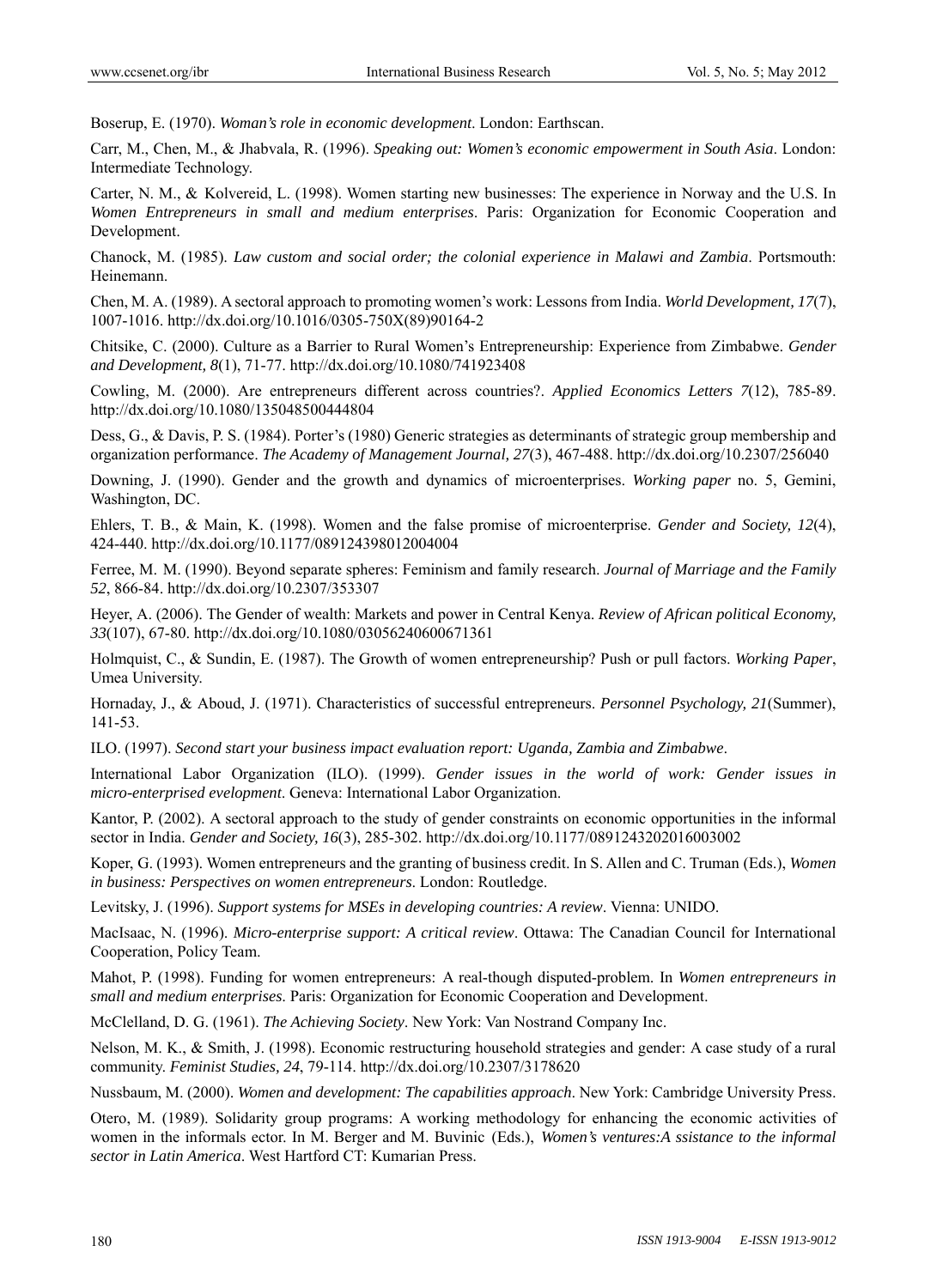Papanek, H. (1990). To each less than she needs, from each more than she can do: Allocations, entitlements, and value. In I. Tinker (Ed.), *Persistent inequalities*. Oxford, UK: Oxford University Press.

Stichter, S. (1990). Women, employment and the family: Current debates. In S. Stichter and J. Parpart (Eds.), *Women employment and the family in the international division of labour*. Philadelphia:Temple University Press.

van Der Wees, C., & Romijn, H. (1995). Entrepreneurship and small-and micro enterprised evelopment for women: A problematique in search of answers, a policy in search of programs. In L. Dignard and J. Havet (Eds.), *Women in micro-and small-scale enterprise development*. Boulder, CO: Westview.

Weidemann, C. J. (1995). Micro enterprise and gender in India: Issues and options. *Gemini technical report* no. 93. Washington, DC: Gemini.

World Bank. (1989). *Women in development: Issues for economic and sector analysis*. Washington, DC: Population and Human Resources Department, WPS 269, World.

|  |  |  |  |  |  | Table 1. Rating scales used in the questionnaire |
|--|--|--|--|--|--|--------------------------------------------------|
|--|--|--|--|--|--|--------------------------------------------------|

| Code           | Scale                                                                                                             |
|----------------|-------------------------------------------------------------------------------------------------------------------|
|                | Scale is inverted in the numeric analyses                                                                         |
| R <sub>1</sub> | 1-Utmost importance; 2-Very Important; 3-Moderate importance; 4-Little importance; 5-Very little or no importance |
| R <sub>2</sub> | 1-Always: 2-Usually: 3-Sometimes: 4-Seldom: 5-Never                                                               |
| R <sub>3</sub> | 1-Very frequently; 2-Frequently; 3-Sometimes; 4-Seldom; 5-Never                                                   |
| R4             | 1-Strongly agree; 2-Agree; 3-Undecided; 4-Disagree; 5-Strongly disagree                                           |
| R <sub>5</sub> | 1-Extremely good; 2-Good; 3-Indifferent; 4-Hostile; 5-Extremely hostile                                           |
| R <sub>6</sub> | 1-Very highly; 2-Highly; 3-Indifferent; 4-Fairly; 5-Very lowly                                                    |
| R7             | 1-Very good; 2-Good; 3-Fair; 4-Bad; 5-Very bad                                                                    |

Table 2. Overall descriptive statistics and correlations

| <b>Variables</b> | Mean | SD   | <b>Risk</b> | Locus |  |
|------------------|------|------|-------------|-------|--|
| Risk             | 3.00 | 0.72 |             |       |  |
| Locus            | 2.70 | 0.64 | 0.22        |       |  |
| Community        | 2.47 | 0.73 | 0.37        | 0.22  |  |

#### Table 3. Descriptive statistics by gender

|        | <b>Risk</b> | Locus                      | Commun. |  |
|--------|-------------|----------------------------|---------|--|
| Male   | 3.02        | 2.70                       | 2.54    |  |
| Female | 2.97        | 271<br>$\sim$ . $\prime$ 1 | 2.39    |  |

| Table 4. Descriptive statistics by gender and ethnicity |  |  |  |
|---------------------------------------------------------|--|--|--|
|                                                         |  |  |  |

|                | Kikuvu |           | Luo  |      | Kalenjin |      | Kamba |      |
|----------------|--------|-----------|------|------|----------|------|-------|------|
|                | Mean   | <b>SD</b> | Mean | SD   | Mean     | SD.  | Mean  | SD.  |
| Risk M         | 2.36   | 0.52      | 3.04 | 0.60 | 3.37     | 0.53 | 3.25  | 0.54 |
| Risk F         | 2.20   | 0.60      | 3.15 | 0.48 | 3.65     | 0.69 | 2.98  | 0.47 |
| Locus M        | 2.25   | 0.54      | 2.74 | 0.44 | 3.08     | 0.57 | 2.68  | 0.58 |
| Locus F        | 2.28   | 0.71      | 2.61 | 0.65 | 3.17     | 0.52 | 2.75  | 0.61 |
| Community M    | 1.93   | 0.46      | 2.46 | 0.61 | 3.09     | 0.78 | 2.67  | 0.70 |
| Community F    | 1.73   | 0.41      | 2.52 | 0.48 | 2.63     | 0.71 | 2.76  | 0.61 |
| Number Males   | 14     |           | 18   |      | 15       |      | 15    |      |
| Number Females | 16     |           | 12   |      | 15       |      | 15    |      |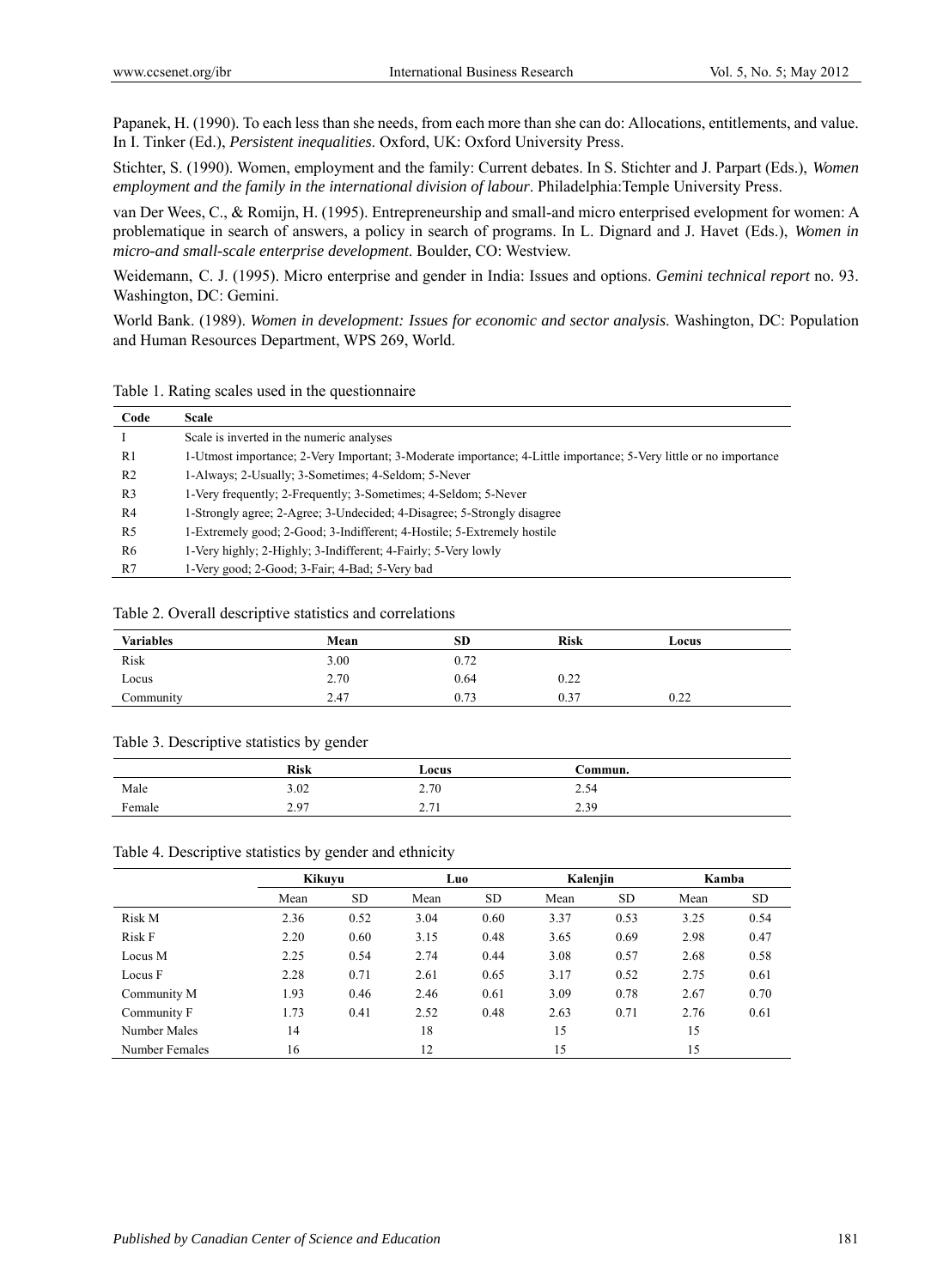|                       | Men              | Women |  |
|-----------------------|------------------|-------|--|
| Mean                  | 3.02             | 2.97  |  |
| Known Variance        | 0.43             | 0.6   |  |
| Observations          | 62               | 58    |  |
| Hypothesized Mean     | $\boldsymbol{0}$ |       |  |
| Ζ                     | 0.32             |       |  |
| $P(Z \le z)$ two-tail | 0.75             |       |  |
| Z Critical two-tail   | 1.96             |       |  |

Table 5. z-tests of the hypothesis: There is a significant difference in the presence of **risk taking** personality trait associated with entrepreneurship between men and women in Kenya

Table 6. z-tests of the hypothesis: There is a significant difference in the presence of **locus of control** personality trait associated with entrepreneurship between men and women in Kenya

|                       | Men            | Women |
|-----------------------|----------------|-------|
| Mean                  | 2.7            | 2.71  |
| Known Variance        | 0.35           | 0.48  |
| Observations          | 62             | 58    |
| Hypothesized Mean     | $\overline{0}$ |       |
| Ζ                     | $-0.12$        |       |
| $P(Z \le z)$ two-tail | 0.91           |       |
| Z Critical two-tail   | 1.96           |       |

Table 7. t-test values and p-values (in brackets) from two-tailed, t-tests between men and women within each of the four ethnic group along each of the two personality dimensions and on community perceptions on entrepreneurship

|             | Kikuvu  | Luo     | Kalenjin | Kamba   |  |
|-------------|---------|---------|----------|---------|--|
| <b>Risk</b> | 0.756   | 0.603   | 1.255    | 1.442   |  |
|             | (0.456) | (0.527) | (0.221)  | (0.161) |  |
| Locus       | 0.137   | 0.550   | 0.449    | 0.309   |  |
|             | (0.892) | (0.587) | (0.657)  | (0.760) |  |
| Community   | 1.255   | 0.256   | 1.731    | 0.370   |  |
|             | (0.221) | (0.800) | (0.095)  | (0.714) |  |

Table 8. Scheffe F-tests of the hypothesis that there is a significant difference in the presence of **risk** personality trait associated with entrepreneurship between women from different ethnic groups in Kenya (P-values given in brackets)

|          | Luo      | Kalenjin | Kamba    |  |
|----------|----------|----------|----------|--|
| Kikuyu   | 6.18     | 16.44    | 4.78     |  |
|          | (0.0011) | (0.0000) | (0.0050) |  |
| Luo      |          | 1.72     | 0.18     |  |
|          |          | (0.1740) | (0.9105) |  |
| Kalenjin |          |          | 3.38     |  |
|          |          |          | (0.0246) |  |

Table 9. Scheffe F-tests of the hypothesis that there is a significant difference in the presence of **locus** personality trait associated with entrepreneurship between women from different ethnic groups in Kenya (P-values given in brackets)

|          | Luo      | Kalenjin | Kamba    |  |
|----------|----------|----------|----------|--|
| Kikuyu   | 0.78     | 5.37     | 1.45     |  |
|          | (0.5116) | (.0026)  | (0.2383) |  |
| Luo      |          | 1.64     | 0.06     |  |
|          |          | (0.1902) | (0.9797) |  |
| Kalenjin |          |          | 1.2      |  |
|          |          |          | (0.3181) |  |